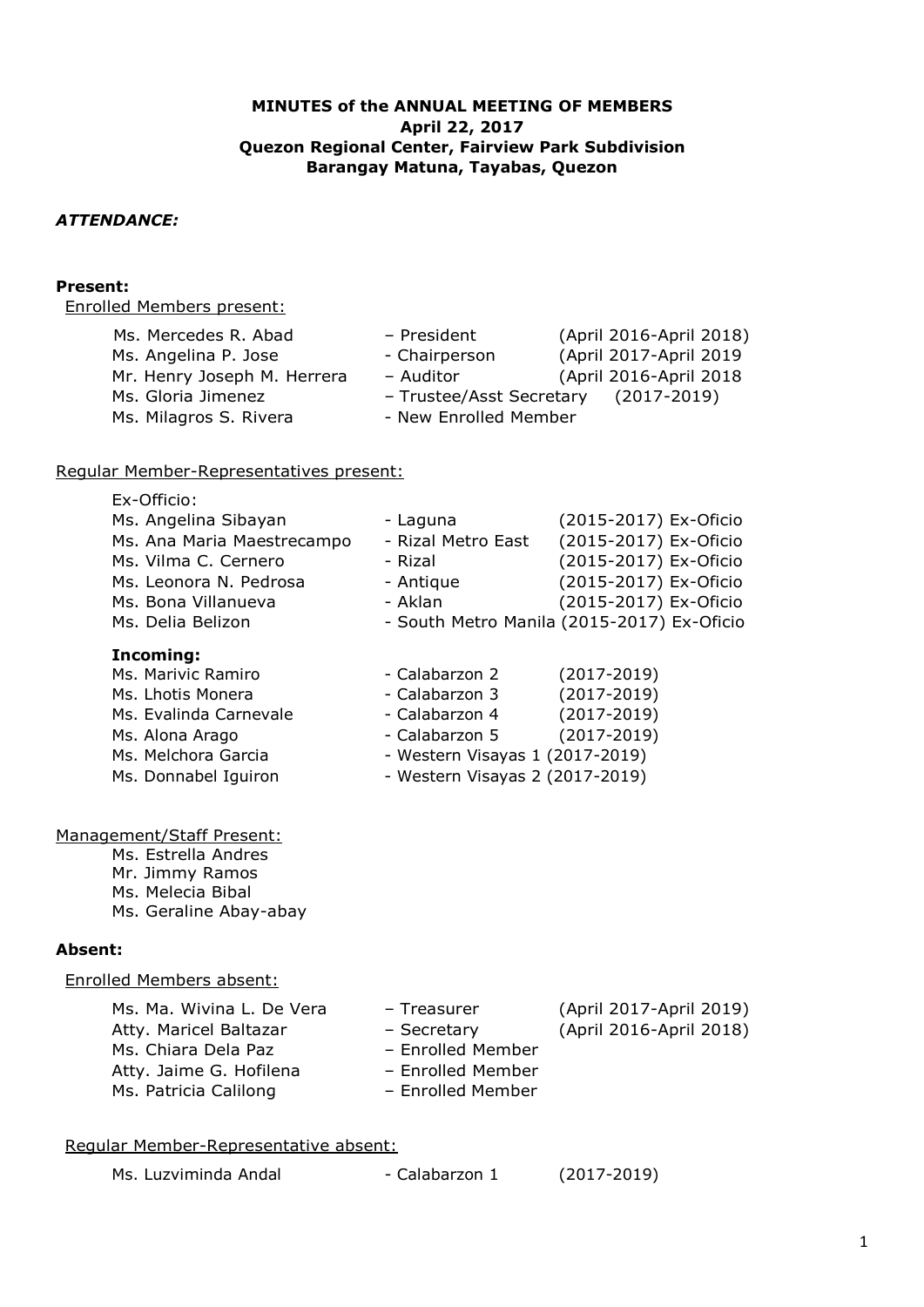#### Call to Order

1. The meeting convened at 1:30 pm. The President, Ms. Mercy Abad, presided over the meeting.

#### Proof of Service of Notice of the Meeting and of a Quorum

2. A roll call by the Assistant Corporate Secretary, Ms. Gloria Jimenez, confirmed the presence of a quorum for the meeting, there being present 5 of 10 Enrolled Members, 7 Regular Member-Representatives, and 6 Ex-Oficio Member- Representatives.

# Reading and Approval of Minutes

- 3. The members went over the minutes of the meeting held last April 09, 2016 . Ms. Jose commented that it had been previously agreed that minutes be sent a few days before the meeting which did not happen.
- 4. Ms. Andres explained that they had to wait for the auditor who delivered the figures Wednesday morning.
- 5. Ms. Jose then requested that moving forward, minutes and all other materials be sent ahead except for those we are waiting for, to give more time for the members to review.
- 6. The minutes and the request to receive available copies in advance were approved and duly seconded.

### The President's Report

7. The President reported the following key points:

#### **Membership and Coverage:**

- ASHI has grown to 45,289 members, a 28% increase over 2015.
- New members achieved only 75% of target.
- ASHI now covers 783 Barangays in 8 provinces. Operationally, these are divided into 9 areas, 33 branches with more than 1,700 centers.
- The proportion of inactive members compared to 2015 went up (11 to 19%)

# **Financial Report and Performance**

- Loan Outstanding (LOS) grew by 90% compared to last year, from 432 to 822 million
- General loans comprised 56%, Incentive loans at 23%, Special loans at 5%, Emergency loan at 11%. Flexible loan is now being discouraged and eventually removed. AGAP accounts for 3% of loans. The term depends on the harvest cycle of their produce.
- Amount was used in the following percentage: Enterprise 45%, Manufacturing/production (14%), Agriculture 7%, Fishing 4%, services 2%, others (28%)
- Loans usually have a term of 2 years. Center leaders are advised to encourage their members to go for loans with a smaller amount and shorter term to lessen interest
- PAR has been on the downtrend the past 2 years, from 3.6% in 2014 to 1.7% in 2015 and now down to 1.2%.
- Members have been encouraged to have savings
- Collection rate has been maintained at a high 99%; repayment rate also at 99%
- Retention rate of members is 92% while attendance rate is at 88%
- Financial operations show ASHI is becoming self-sufficient. This means that the operating revenue is able to cover the operating expenses
- Expenses increased. There was an increase in overhead due to the expansion, seminars, clean and green initiatives.
- Load—ideally a DO should have 300 but currently they carry only 142, as centers are still in the process of filling up. Some centers will be merged, others closed if need be. The challenge for the organization is to improve the efficiency of the DO to get a better score.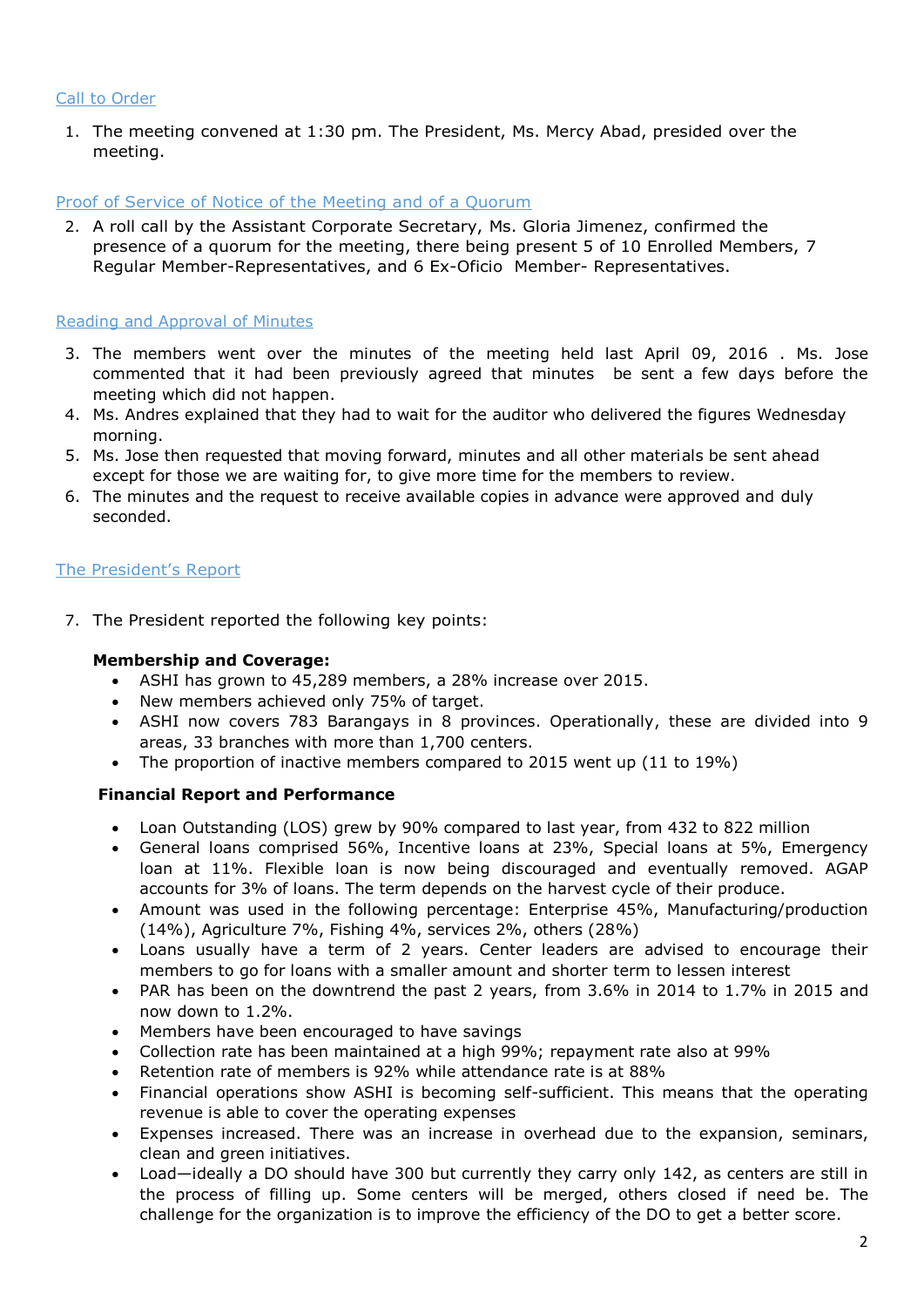- Staffing: Now at 417 to cover expansions. Mostly female, majority single. Staff retention went down from 94 to 92%. The staff were given salary increases based on performance.
- Now gearing up for expansion in Iloilo. Any expansion is an investment which takes around 3 years to realize ROI.
- Transitioning to a new MIS system called Instafin which is more sophisticated and able to provide real time information as compared to the current MIS which takes about a month for Head Office to receive data.
- Various trainings are itemized in the chart.

*Ms. Jimenez expressed a concern that the "21 Steps" (for financial literacy training) is not being given enough support and attention. This training which started last year, teaches members how to properly use their loan.* 

# **Achievement**

ASHI was granted Truelift Aspirant Practitioner status, as assessed using the Truelift methodology, recognized for its progress toward the achievement of Pro-Poor Principles.

### **Action Plans and Areas for improvement**

- a. Even though ASHI has been acknowledged as having the best Social Development footprint among MFIs, there is a lot of room for improvement.
- b. Board manual needs to be created
- c. PCFC has been closed and the agricultural segment transferred to ACPC. We continue with the partnership although it requires higher interest because they provide good staff training and enlighten us in the world of microfinance and in addressing poverty.
- d. Financial report
	- i. Management was not able to consult the Board for the draft audited FS as a meeting could not be organized due to availability so the draft financial report was just routed.
	- ii. Mr. Henry Herrera warned that the decision should not be retroactive. Right now, he expressed concern and stated that *"what you cannot do directly, you cannot do indirectly".* He meant that deciding in 2017 for matters that affect 2016 is as good as avoiding tax, doing it indirectly. Though tax information may come at the latter part of the year, BIR might think that we are deciding on 2017 what affects previous year. He warned that we might even have a penalty for that.
	- iii. Ms. Andres explained that some adjustments are only seen in the first quarter of the new year and therefore discussion is done once data is available.
	- iv. Mr. Herrera also added that the reason auditors are asking for a letter with the board's signature is because the board decision is for 2017 but impact is for 2016. He reported that he was not consulted even during their meeting. Now he is suggesting to make sure this won't become a standard practice, so it will not happen again.
	- v. Ms. Jimenez noted that Mr. Herrera's point is in order.
	- vi. Ms Andres added that another problem in 2016 was the inaccurate data generated by the MIS. The report and figures had to be fixed only during the external audit. She reported that these external auditors were very thorough and requested that the Board retain them.
	- vii. The motion to retain use of external auditors was moved and seconded.
	- viii. Another request by Mr. Herrera is to have a deadline for the financial report set between mid-February or at least last week of February to avoid delays.
	- ix. The motion to make sure the reports will follow the deadlines was made and seconded.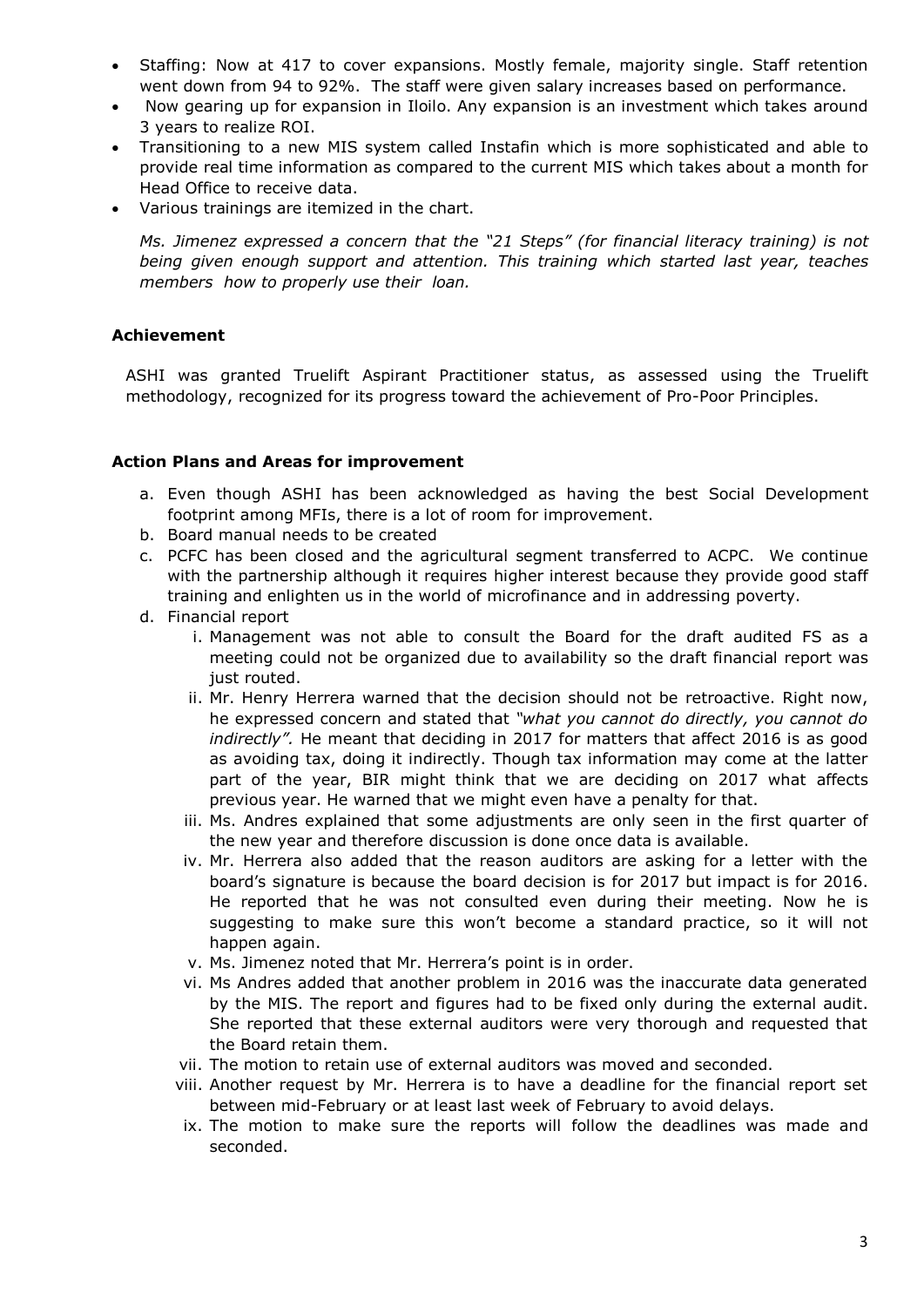### Ratification of the Acts of the Board of Trustees for the Period April 2016 to April 2017

8. A motion to ratify all acts of the Board of Trustees covering April 2016 to April 2017 (including those relating to changes and requirements by the bank specially when there are new signatories), was made by Mr. Herrera and unanimously seconded. Motion was carried.

### Election of Trustees

- 9. It was disclosed that Chiara has resigned, having accepted a permanent job in Batangas. Atty Jimmy Hofilena has requested to remain as an enrolled member because he has his hands full with his current job which covers all the Jesuit Schools in the country. Given that there were only 3 candidates for 3 vacant positions, voting was dispensed with. A motion to declare the following as trustees for 2 years was made by Mr. Herrera:
	- 1) Ma. Wivina De Vera
	- 2) Gloria Jimenez
	- 3) Angelina Jose

Since there was no objection, the motion was carried out.

- 10. New Regular member-representatives were introduced. These representatives bring feedback from the members and also relay the policies to them during meetings:
	- Ms. Luzviminda Andal (CALABARZON 1) (not physically present)
	- Ms. Marivic Ramiro (CALABARZON 2
	- Ms. Lhotis Monera (CALABARZON 3)
	- Ms. Evalinda Carnivale (CALABARZON 4)
	- Ms. Alona Arago (CALABARZON 5)
	- Ms. Melchora Garcia (Western Visayas 1)
	- Ms. Donnabe Iguiron (Western Visayas 2)
- 11. A new enrolled member, Ms Milagros S. Rivera, was also introduced.

# Other Matters:

- 12. Designation of External Auditor: Noting the quality of audit last 2016, the body confirmed renewal of the external audit services of Villaruz, Villaruz and Co., CPAs (VVC) for 2017 external audit.
- 13. The body was informed of the Certificate of Tax Exemption issued by the BIR, exempting ASHI only from tax on grants and donations received.

Two (2) options were considered for next steps:

- 1) Push for classification under RA 10693: Microfinance NGO Act with the following implications:
	- o With special income tax rate of 2% on gross receipts.
	- $\circ$  PCNC certificate cannot be availed since microfinance NGOs are not qualified
	- $\circ$  Tax Identification Number (TIN) is required from members but some are reportedly afraid to get it fearing they will be taxed a high amount. Center leaders are reminded to educate members not be afraid to get a TIN. Filipinos should pay taxes which is computed based on income. They will not be taxed if income is below poverty level. Taxes are actually returned to us in the form of government services.
	- $\circ$  RA 10693 will no longer allow tax exemption for the deductible donation and grants.
- 2) Getting PCNC certification
	- Tax exemption from BIR is only on donations and grants and to become a Donee institution we need to apply for PCNC Certification. Further, a Microfinance NGO is not qualified for PCNC Certification.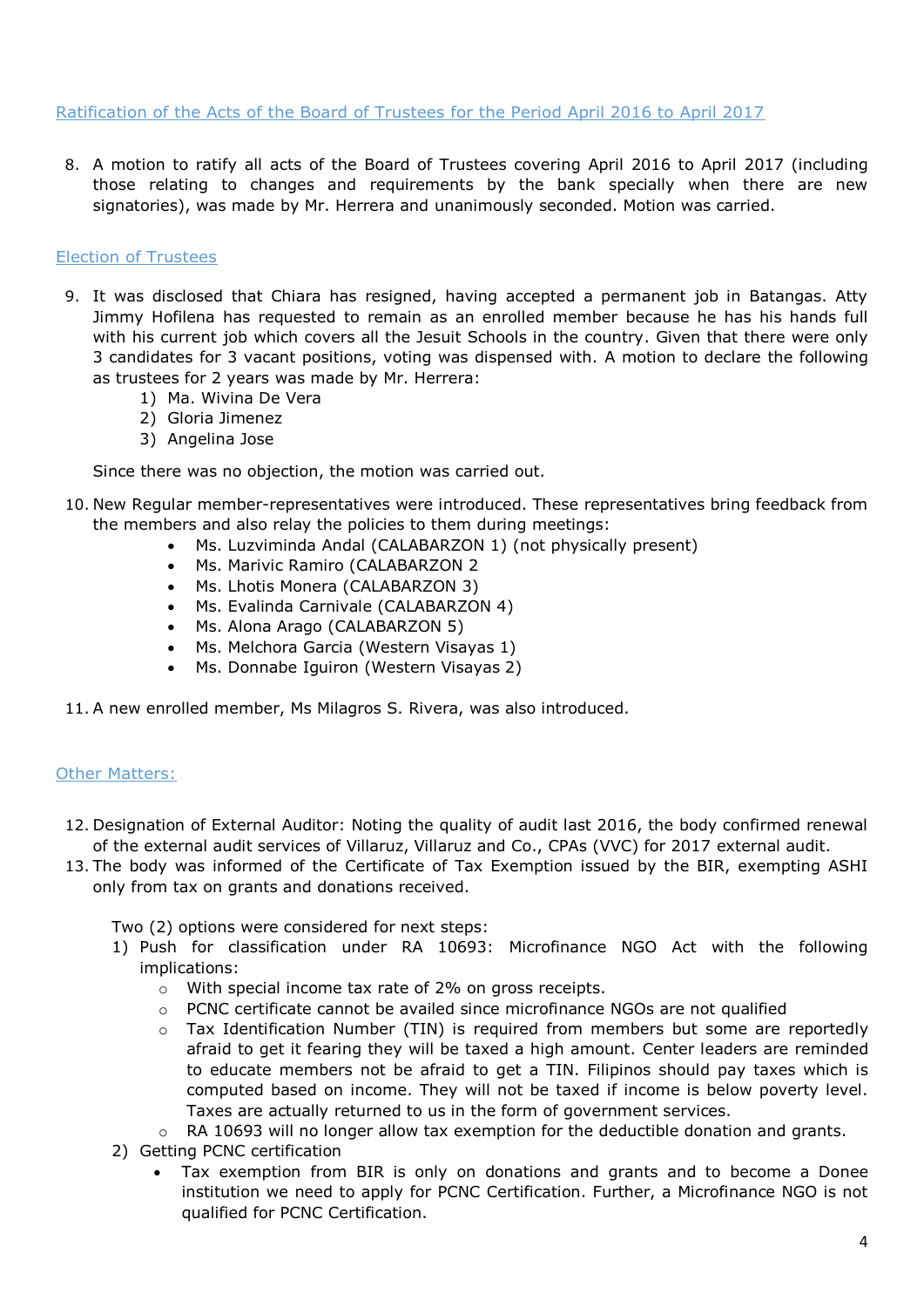*Ms. Andres recommends to avail the benefits of RA 10693, since ASHI receives minimal grants. Our present tax exemption will still subject us to 30% income tax plus VAT. The Board agreed that RA 10693 was the sensible choice.*

14. The following shall need to be done to avail of the RA 10693 Accreditation:

- a. After the Annual Membership meeting, depending on the developments on the IRR for RA 10693, members shall be requested to sign for the amendments to the AOI and By Laws.
- b. The following amendments were approved by the general membership:

 As required by the IRR of RA 10693 the words "Microfinance NGO " must be attached to the organization name and therefore, the new name shall be "AHON SA HIRAP, INC. (ASHI) – Microfinance NGO"

 SDP (social development program) has now been added to our purposes. Because of this, according to SEC, we would need to get permit from DSWD and DOH (if program involves health) so we will be free to engage our mission. This will also be included in the articles of our mandate

 On Section 1, first paragraph rewording was done. Objectives were also added based on the same objective in the article.

 As for the membership review, the words *"2 types of members"* were added to replace previously stated as *"comprised of 2 members"*. Members refer to as regular and enrolled. All changes were highlighted in yellow.

 For consistency, the words *"staff representative"* were removed because staff members are not part of the Board.

*Mr. Herrera clarified that the staff can become board members for as long as they are elected, granting that "staff" means all employees; but the staff must first be enrolled. He pointed out that the President who is a member of the Board is part of the staff.* 

 The old criteria (Asset Index, House Index and Income Index) for incoming members were changed to Poverty Probability Index (PPI)

- Dollar amount in PPI was also removed.
- The words *"field officer*" were changed to *"development officer".*

 Say Trustees may not be entitled to per diem instead of "shall not be entitled to per diem"

 Correction was also proposed regarding the term of office of the board. By-laws stated that the *"Length of tenure of the member shall remain for 3 terms and are renewable after 1 term of service".* In practice, this is not being followed since the term just continues without renewal. Ms. Jimenez suggested to just enforce this and renewal be done in a written document for formality and documentation purposes.

# 15. INSOL APPEAL

INSOL, our former Micro-enterprise Loan partner, is seeking approval of their proposal to settle their loan balance.

# Background of the loan:

- Their current balance is P6.2 million.
- INSOL, headed by Mr. Bunker had been a partner in providing business development services for ASHI members. They facilitated training for the entrepreneurs and enterprise loans funded by ASHI had to go through them.
- However only 10% was awarded to ASHI members and the 90% given to non-ASHI members.
- Moreover it was a lopsided partnership because while gains were shared 50:50 between the partners, losses were borne by ASHI alone.
- Partnership was rescinded by ASHI in 2015

#### Proposal:

 Insol promises to pay the balance (principal and the interest) in 5 years. They appeal that based on their audit, they are in financial straits.